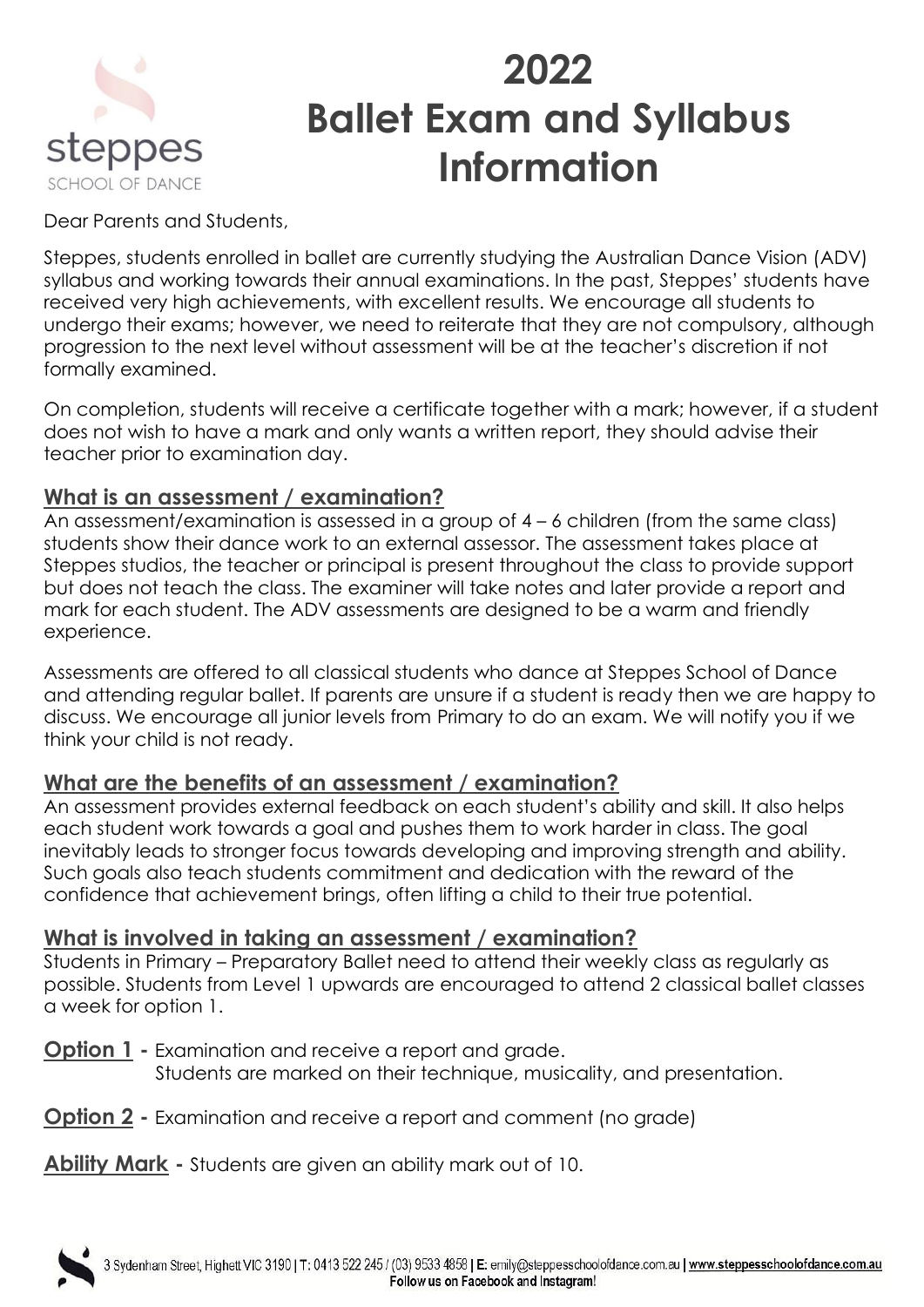**Attitude Mark -** Students will also receive an attitude mark out of 100 from their class teacher based on the following below. This is worth 10% in the overall exam result. If a student is given a high mark for their attitude in class, this can lift their overall result from a year of working hard.

#### **Teachers weekly assessment**.

- Concentration 20
- Fffort 30
- Classroom Etiquette 20
- Correct Uniform 10
- Hair correct 10
- Shoes 10

#### **Examiner's assessment criteria:**

- Technique
- Knowledge of syllabus
- Performance
- Strength
- Presentation
- Musicality

#### **Grading levels**

- Honours with Distinction 90%
- Honours 80%
- Highly Commended 70%
- Commended 60%
- Pass  $+55\%$
- $\bullet$  Pass 50%

## **Additional Exam Classes**

Students can attend additional exam classes with practice run through of their exam in their smaller exam groups. Talk to your teacher or Steppes reception for more information

### **Examinations**

Our examinations for all ballet levels will be held at the Steppes studios, with a qualified ADV examiner assessing all students over 2 days.

#### **The 2022 Exams will be held on Friday 12th and Saturday 13th August.**